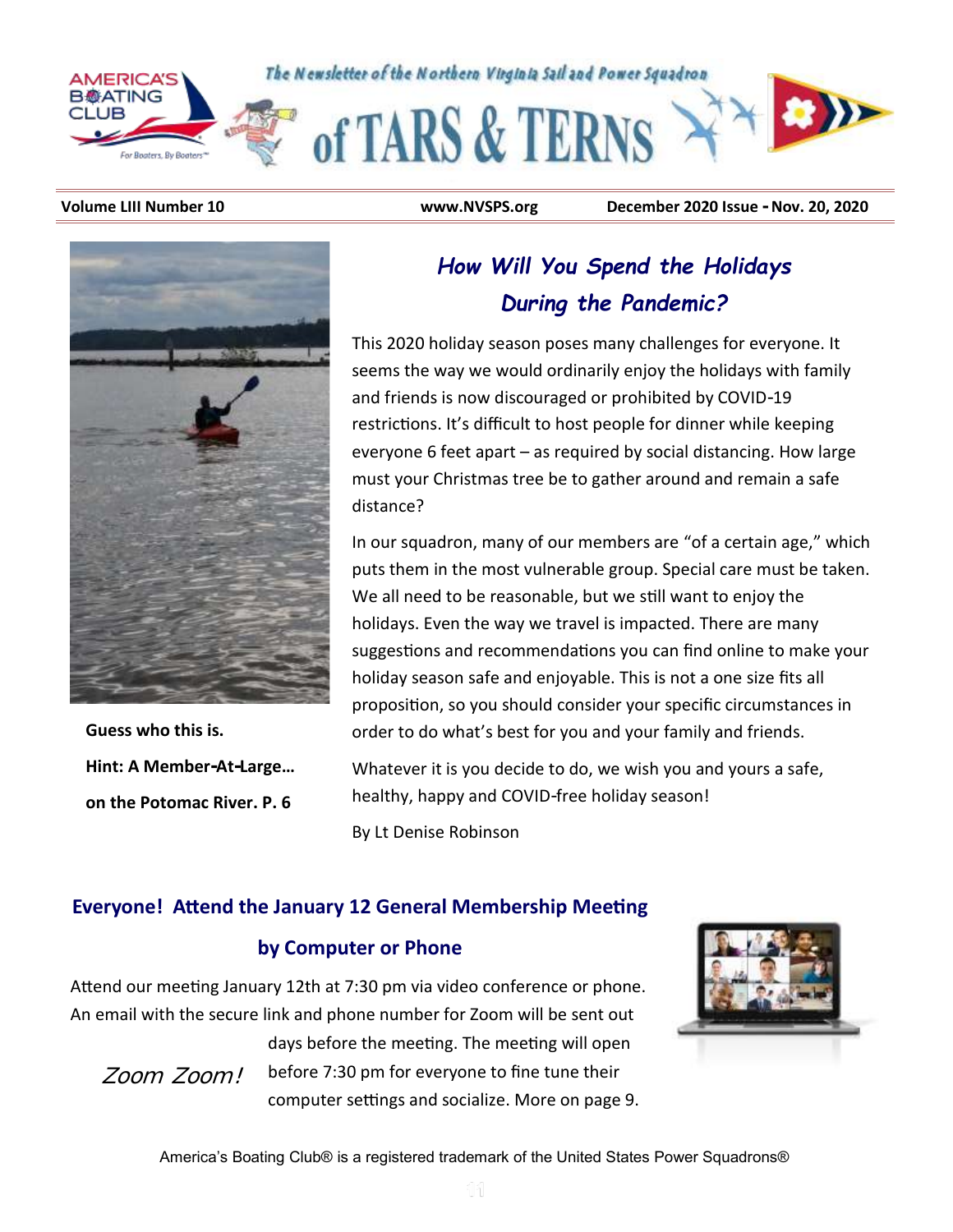

**COMMANDER** Cdr Patrick Sowers 571-233-1949 Commander @TeamSowers.com

**EXECUTIVE OFFICER** P/C Charles Hurley, JN 703-455-4828 CDJWorks@verizon.net XO@nvsps.org



**EDUCATION OFFICER** Lt/C Dean Markussen, AP 703-751-9178 MMarkussen2 @comcast.net



**SECRETARY** Lt/C Evelyn Alls, P 703-569-1511 secretary@nvsps.org

P/C Frederick D. Zugay, JN

**TREASURER**

703-815-1954 eaglebs271@cox.net



#### *Meeting Info. If you do not receive an email notice about meetings, please contact a bridge officer to confirm meeting will be held before heading out.*

**General Membership Mtgs are at** Alexandria Police HQ Community Rm, 3600 Wheeler Ave, Alexandria, VA 22304, 7:30 pm, until further notice, are:

- on the **2nd Tues of each month** except no mtgs in Aug. and Dec.
- The May and Oct. mtgs are combined with other events on different days., normally Spring Picnic and Fall Picnic on Saturdays.

**Executive Committee Mtgs,** 7 pm: by Conference call or new location. Contact Executive Officer for conference call number and codes or location. Normally 4th Wed. of each month. There are speaking procedures for these meetings to be sure business has time to be discussed. Just ask about them.

**Zoom Meetings:** Login info for mtgs via Zoom or other mtg software will be distributed by email and available from Bridge Officers.

Please see previous issues online. If you do not have internet access, ask the editor to mail you a copy. For more information about anything in this newsletter, contact editor@nvsps.org



**We have 306 likes!**

**MEMBERS AT LARGE– contact us about any issue or for us to bring project plans to the Executive Committee** P/C Alan Hart, AP 540-898-6002, 1oldtar@gmail.com

P/Lt/C Cathleen Sheffield, AP 703-370-4331, Carney1227@aol.com P/C Richard E. Unis, JN, VE 703-777-8378, SkipperUnis@gmail.com D/Lt Walter Lazear, AP 703-620-1821, lakematesw@comcast.net Lt Denise Robinson 202-729-0402, pinkdazzle05@gmail.com Vessel Safety Checks Chair: P/C Rich Unis, JN, 703-777-8378, SkipperUnis@gmail.com, Ask how to become certified as a VSC Examiner Facebook Team: Lt Claire Wyngaard, P and P/C Alan Hart, AP

## **of Tars & Terns**

The official publication of the **Northern Virginia Sail and Power Squadron America's Boating Club Northern Virginia** Posted online in color at [www.nvsps.org](http://www.nvsps.org)



**Articles, opinions and advertisements do not necessarily reflect USPS® policy or endorsement unless so designated**

Of Tars & Terns is published ten months of the year and mailed or emailed to all NVSPS members. July/August and January/ February issues are combined. All Of Tars & Terns newsletters are published online at NVSPS.org in color. Submission deadlines are the 15th of the month prior to the issue month (or 15th of first issue month in combined issues) until further notice.

#### **Volume LIII; Number 10: December 2020**

703-304-9152 202-729-0402 703-620-1821

#### **EDITOR ASSISTANT EDITOR WEBMASTER**

Lt Claire Wyngaard, P Lt Denise Robinson D/Lt Walter D. Lazear, AP editor@nvsps.org pinkdazzle05@gmail.com lakematesw@comcast.net

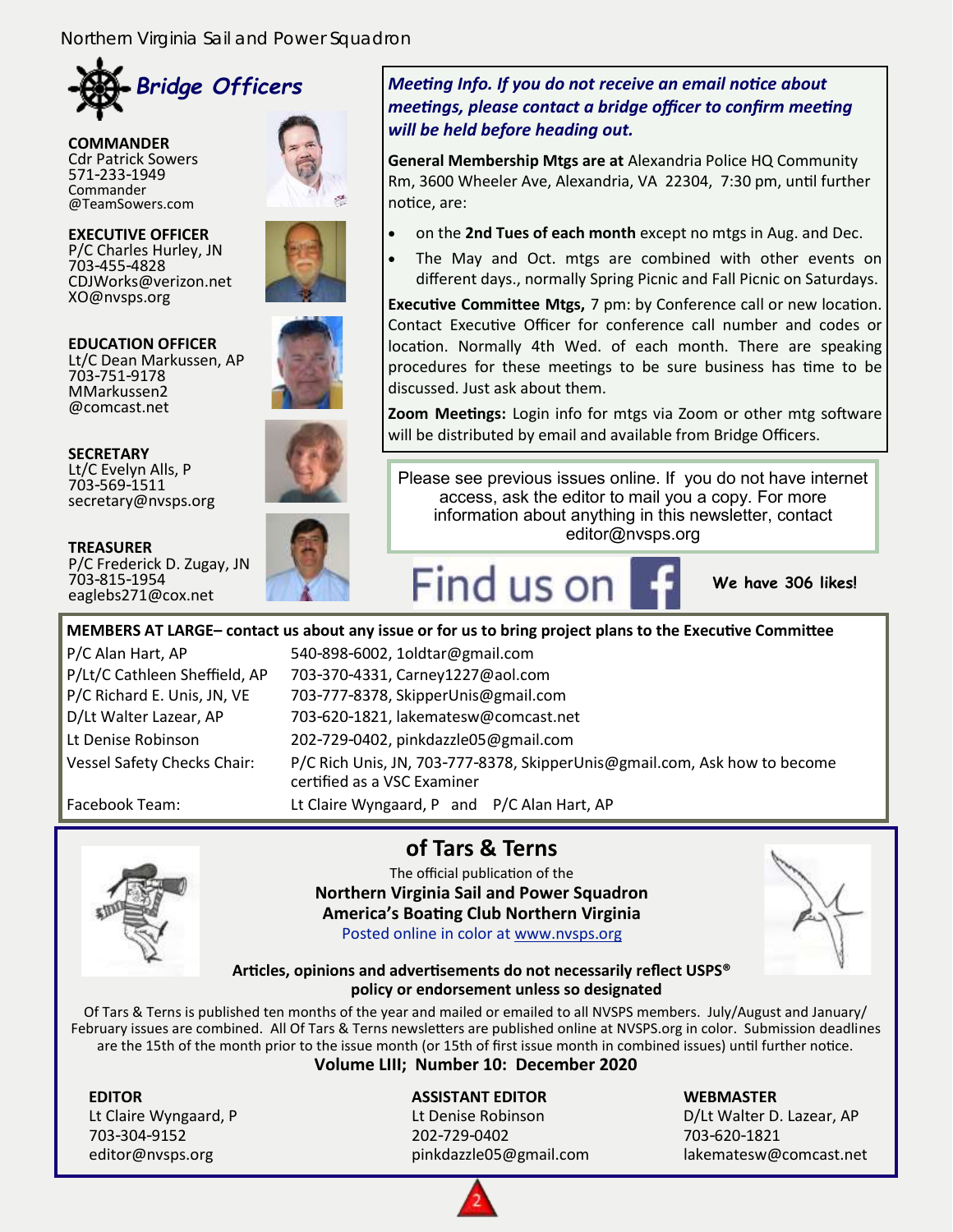## *Message from the Commander*

Mid November 2020

Ahoy!

Thanksgiving greetings to you all! I am thankful that even though this has been a crazy year, so many of us were able to get together for our Fall picnic at Leesylvania. The weather held out, and it ended up being a beautiful day.

Our newest Vessel Safety Examiner Doug Craig shares how he sought out to be certified on page 4. A perfect example how volunteering makes a difference. One of our newest members, Denise Robinson floated a kayak for the first time. A joy to hear about. Remember your first time? It's nice when first experiences can be enjoyable. We can make it happen.

With the boating season coming to a close, once you are done winterizing your vessel, consider taking the opportunity during these cold months to brush up and expand upon your boating education! We are coming close to 2021, and I hope that it's a great new year for all of us.

I want to wish everyone a Happy Holiday season, smooth sailing, and I hope to see everyone on the water next spring!

Commander Sowers

[Commander@TeamSowers.com](mailto:Commander@TeamSowers.com)

Share Your Stories and Photos! See your name in lights, I mean, print!

Email your idea to Editor@NVSPS.org to start a conversation.

# *Visit the NVSPS Ship's Store*

For our burgee on duffel bags, hats, polos shirts, dress shirts, jackets and fleece. They put our logo on whatever they sell! Great prices and shipping deals!

**Also Burgee ordering info at <http://nvsps.org/stor.shtml>**

Americas Boating Club®; Americas Boating Club logo®; For Boaters By Boaters®; USPS®; and United States Power Squadrons®; are registered trademarks of United States Power Squadrons, Raleigh, NC.





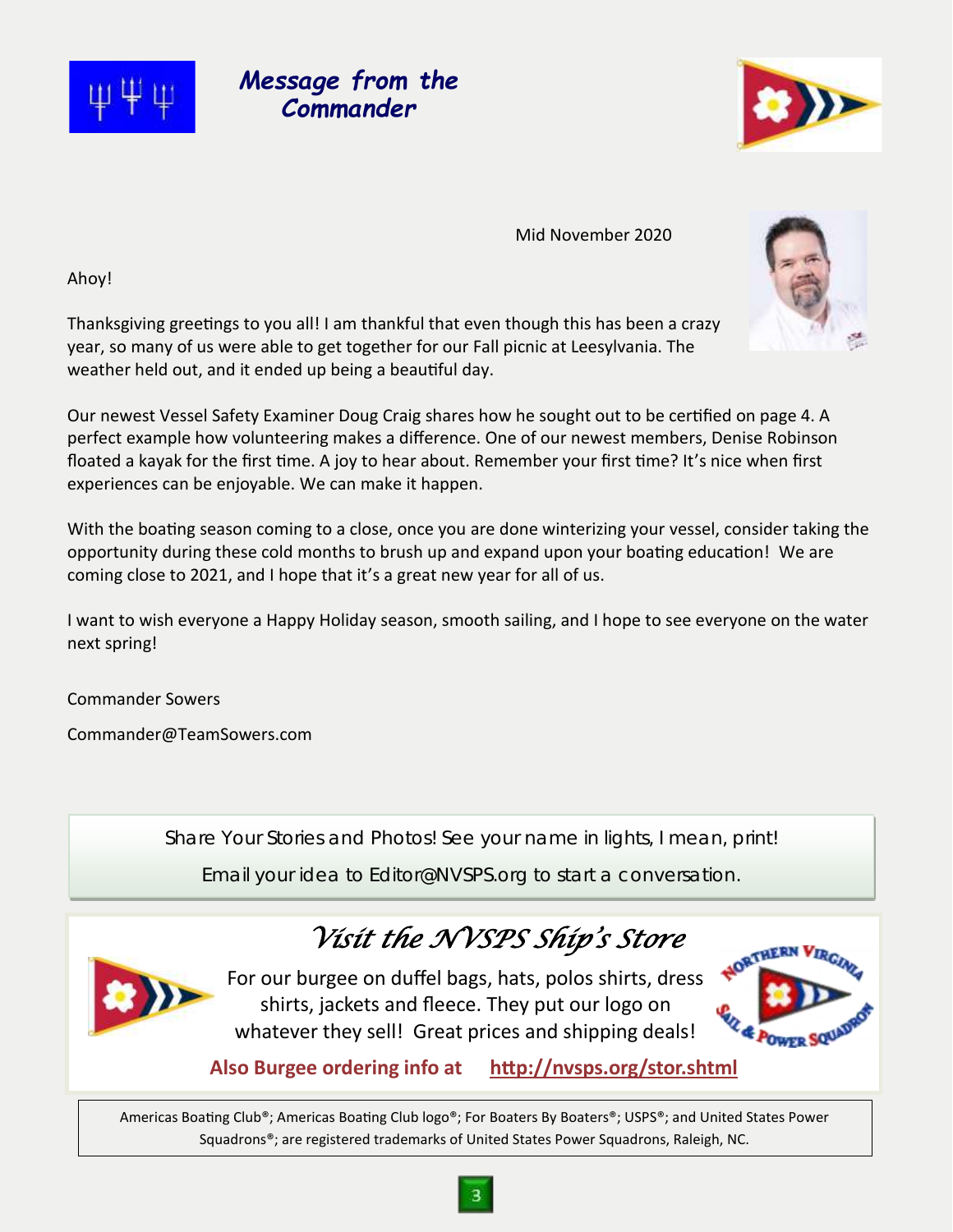## **Doug Craig: My Path to Becoming a NVSPS Vessel Safety Examiner**

#### by Doug Craig, VSE

I have been a USPS Vessel Safety Examiner (VSE) for almost one year now and have thoroughly enjoyed doing VSCs at marinas in Virginia and Maryland. The opportunity to provide truly relevant safety information to both inexperienced and "saltier" boaters has been personally satisfying. As an added bonus, I have learned a lot about small and not-so-small vessels, and their owners. The amount of knowledge out there is astonishing and has been willingly shared (even by boaters with expired flares and no working horn or lights - "Hmm, guess I'd better get that fixed").

I highly recommend becoming a VSE; experienced boaters have so much to offer the growing numbers of new boat owners who often have a lot of knowledge gaps and questions. To become a VSE, I contacted the US Power Squadrons and was guided to the online VSE program, which was very intuitive, and gave me the information I needed to complete the qualifying test,

*Continued on page 5*



Doug also volunteers at the Chesapeake Bay Foundation's Oyster Restoration Center in Shady Side, MD when Covid permits.



**To sign up for Giving Tuesday information, sign up here https://www.giveabc.org/**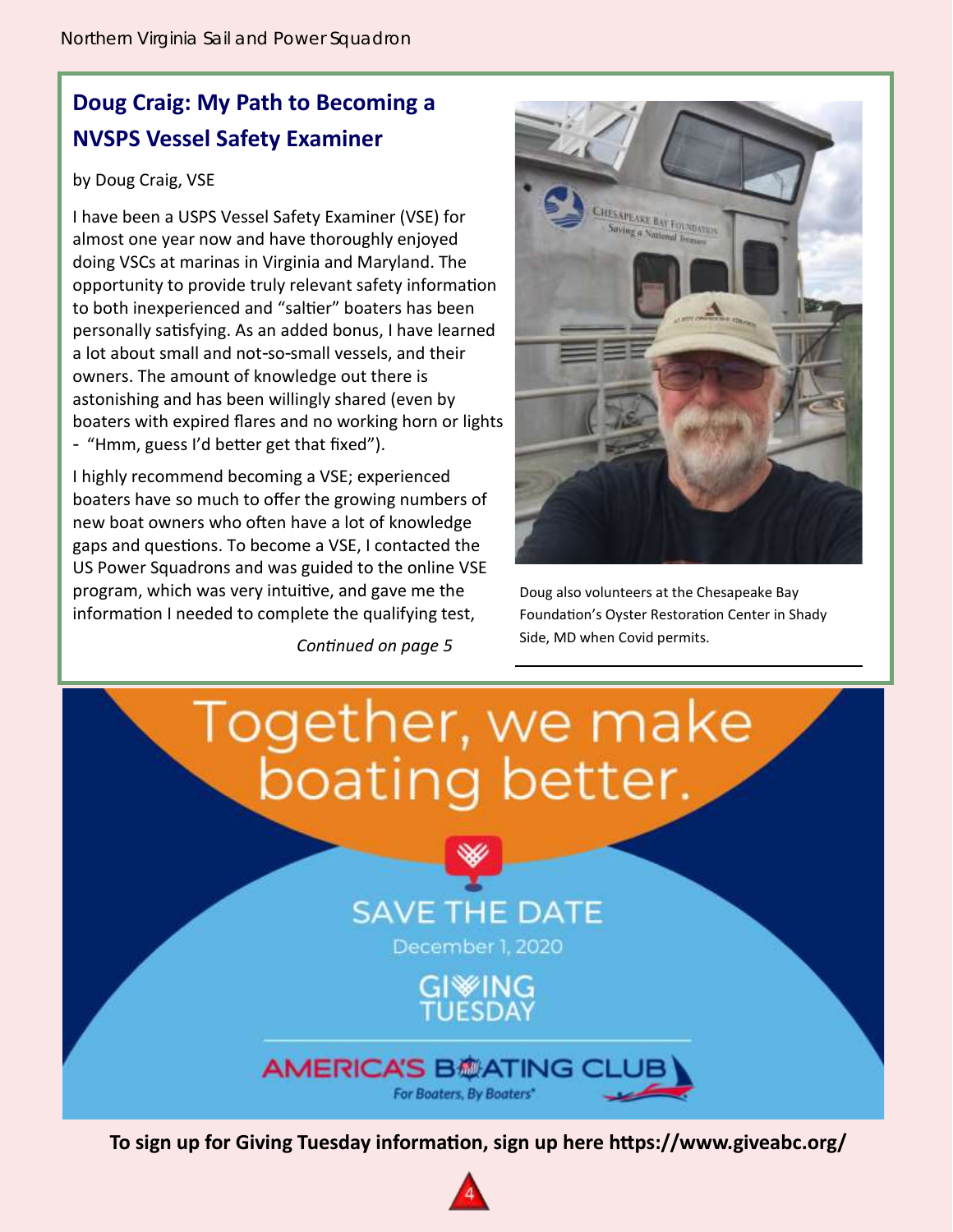#### **My Path—continued from page 4**

before joining Rich Unis at Fairfax Yacht Club for the practical training (just a day). The following week I was at Old Dominion Boat Club with Rich again, doing more VSCs, then 4 VSC days at Shipwright Harbor in Deale, MD for another set of checks. VSCs are a high-demand event, especially after people get to know they are available, and I expect to be busy in 2021.

Covid19 has slowed down activities a bit, but I look forward to a full slate of Vessel Safety Checks starting in early Spring next year, to get the 2021 Season off to a very safe start. I've already been approached by several Deale boaters, and the operator of a kayak rental company (Yes, we do Safety Checks for Paddle boats as well).

I have sought activities that keep me close to the water since I was a teenager. My first adventure on the water came when I was 14, with a Summer job as an Asst. Lock-keeper with the Thames Conservancy in Windsor UK (Good close quarters training). The following Summer had me working as a "mate" on several Thames passenger cruisers (with names like "Empress of India", and "Windsor Castle"). The next year I was in a 45-passenger tourist boat, and then skippering "Vos", a former Port of London Police launch converted to carry 10 passengers, with a very large Chrysler engine that enabled me to drive the Conservancy Officers crazy when I was in a hurry. (Waters were quieter and Regs. were a bit lax-er in the UK in those days).

At the tender age of 17 I joined the Royal Navy, as a weapons electrical tech., which skills took me around the world on 1 Frigate, 1 Depot Ship and 3 diesel submarines, visiting exotic places like Manila, Hong Kong, Mombasa, Corsica, Aarhus Denmark, and Halifax Nova Scotia, and Scotland.

After marrying into the US Dept of State, and several tours in the Middle East with my wife Georgia - Qatar (1 tour), Kuwait and Yemen (2 tours each) - we finally washed ashore in Alexandria VA, and started the long process of finding the right boat and a dog. We finally settled on a classic boat – an experienced Albin 27 diesel cruiser, which has kept us both happy and safe on the water since 2015, and kept me from hanging around on street corners, enlarged my toolbox to no end, and which, in 2016, introduced me to the VSC program, via a US Coast Guard Auxiliary VSE. We keep our boat at Shipwright Harbor Marina in Deale, MD. Feel free to come by and say hello.

We retired (kinda) almost 3 years ago, and we still don't have a dog, but that may change if I can find one that loves the water and can breath diesel.

I'm glad that I fulfilled my goal of becoming an Examiner. I enjoy passing on the knowledge others have taught me.

## *Become a Certified Vessel Examiner and learn how to conduct Vessel Safety Checks*

*Study Manual is Available Online*

**http://wow.uscgaux.info/content.php?unit=v-dept**

**Contact P/C Rich Unis, JN** at 703-777-8378 or skipperunis@gmail.com

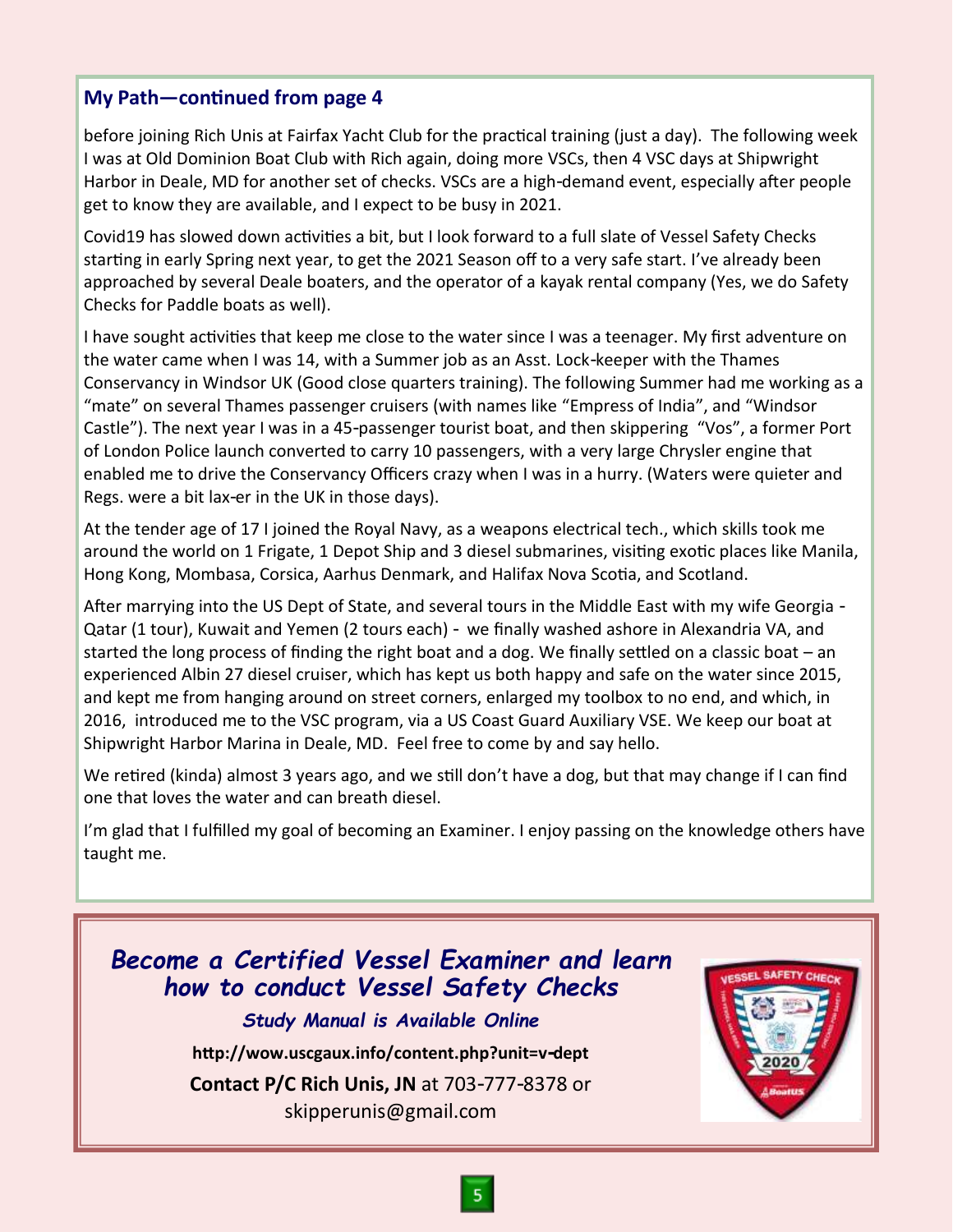## **On This Day in NVSPS History… By Lt Denise Robinson**

On Saturday, October 24, 2020 at Leesylvania State Park in Woodbridge, Virginia, I experienced my very first nautical journey as a member of the Northern Virginia Sail and Power Squadron. Because the park is on the Potomac, Claire Wyngaard brought her kayak to enjoy the water before the meeting began. With Claire's guidance, I took to the river after the meeting.

Claire gave instructions on where to put my feet and adjust the feet stoppers, where to place your hands on the paddle so you can feel



*Monarch* on the Beach by Lena Sowers



they are in the right place all the time, how to push the kayak from the shore from the beach once you are in it, and of course, a life jacket was provided.

Once under way, navigating was a little awkward initially. With Claire's continued coaching, it was smooth sailing! I was moving forward, going in reverse, avoiding swimmers – everything was even keeled. What gave me the most confidence were her immortal words, "You're in control."

Hopefully, this was only the first of my many nautical adventures as we all look to return to nearby rivers for our sailing pleasure. As Commander Sowers said, "See you on the water!"

#### **Join the Sea Scouts**

Sea Scout units – called ships- are established all across the country on oceans, bays, rivers, and lakes. They provide limitless opportunities and exciting challenges that you won't find anywhere else. Sea Scouts is a place to grow and learn, find adventure, and build long lasting friendships. Programs for young men and women ages 14-20. Visit <https://www.seascout1942.com/>



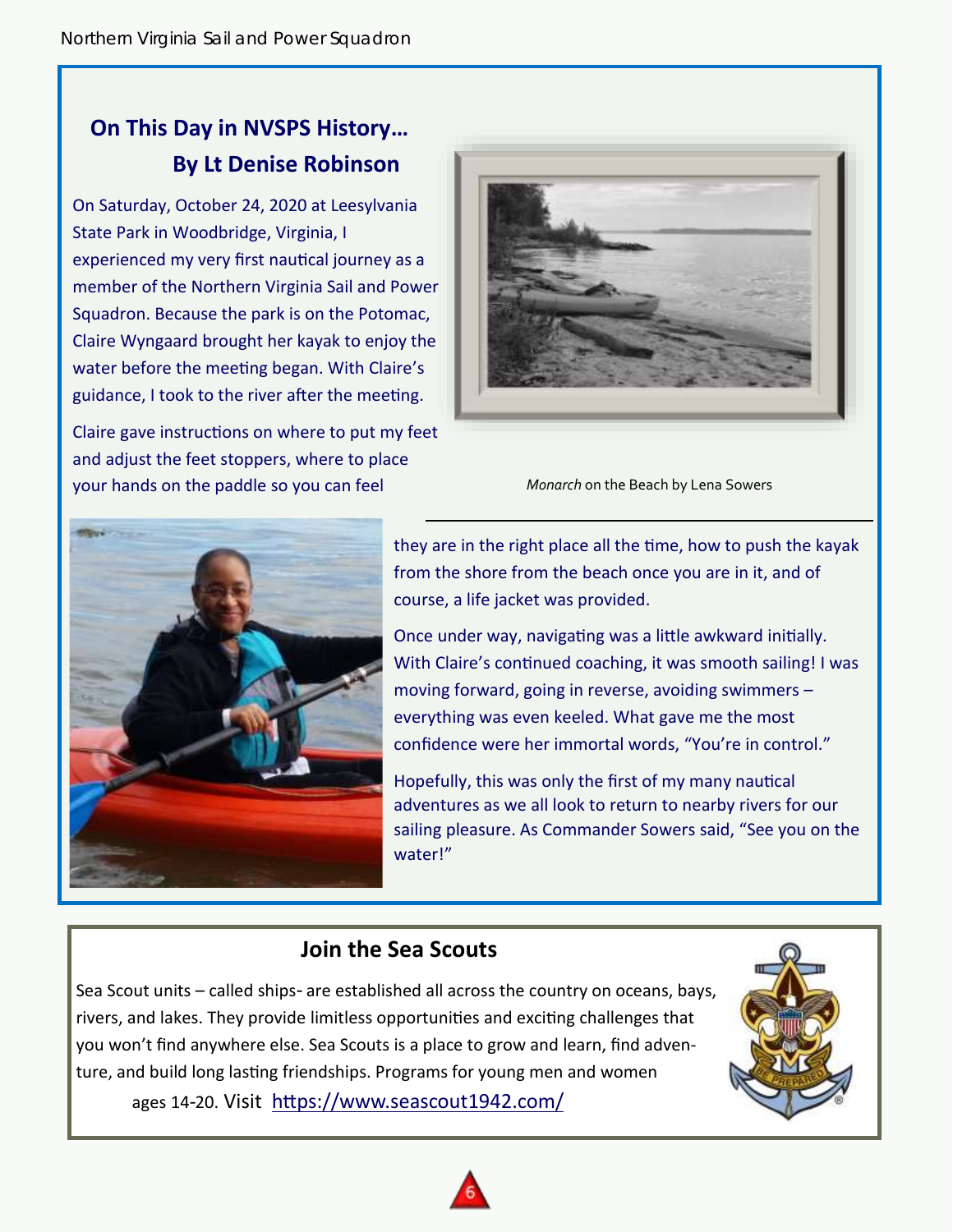## **Lovely Day at Leesylvania State Park on the Potomac, October 24**

Members of the Squadron were able to finally come together in the same physical space in October to enjoy a picnic at Leesylvania State Park in Woodbridge, VA. We took advantage of the opportunity to have our membership meeting while picnicking. The turnout was good and it was nice to see everyone who attended. Our pavilion was naturally outfitted with fall décor and Claire Wyngaard made sure to have our official Squadron burgee welcome members to our shelter.

Everyone wore masks and brought their own individually packaged food. Drinks were provided. Our pavilion had our own grill that was used. The weather was a little chilly, but it was a nice clear day. Leesylvania State



Park is on the Potomac River, so there were beautiful views all around. During the



membership meeting, Commander Sowers gave the group an overview of administrative affairs and shared with us his hopes of our Squadron being more interactive as we come out of the pandemic.

Past Commander Charles Hurley was presented a

plaque in recognition of his service by Commander Sowers. The committee members gave updates on all the usual matters of business. We were pleasantly surprised that P/R/C Bill Eldridge, SN joined us at the picnic, because he recently lost his wife Kathy. He was in good spirits and it meant a lot for us to share our condolences with him personally, as Kathy will be missed by the membership. He gave us



By Lt Denise Robinson Our beach for the day from the water.

encouragement to keep the squadron active and involved with teaching.

To take advantage of the serene waters at the park, Claire came equipped with her kayak and gave me my first kayaking experience which was great fun! Overall, a good time was enjoyed by all at our picnic/membership meeting and the autumn weather was very invigorating.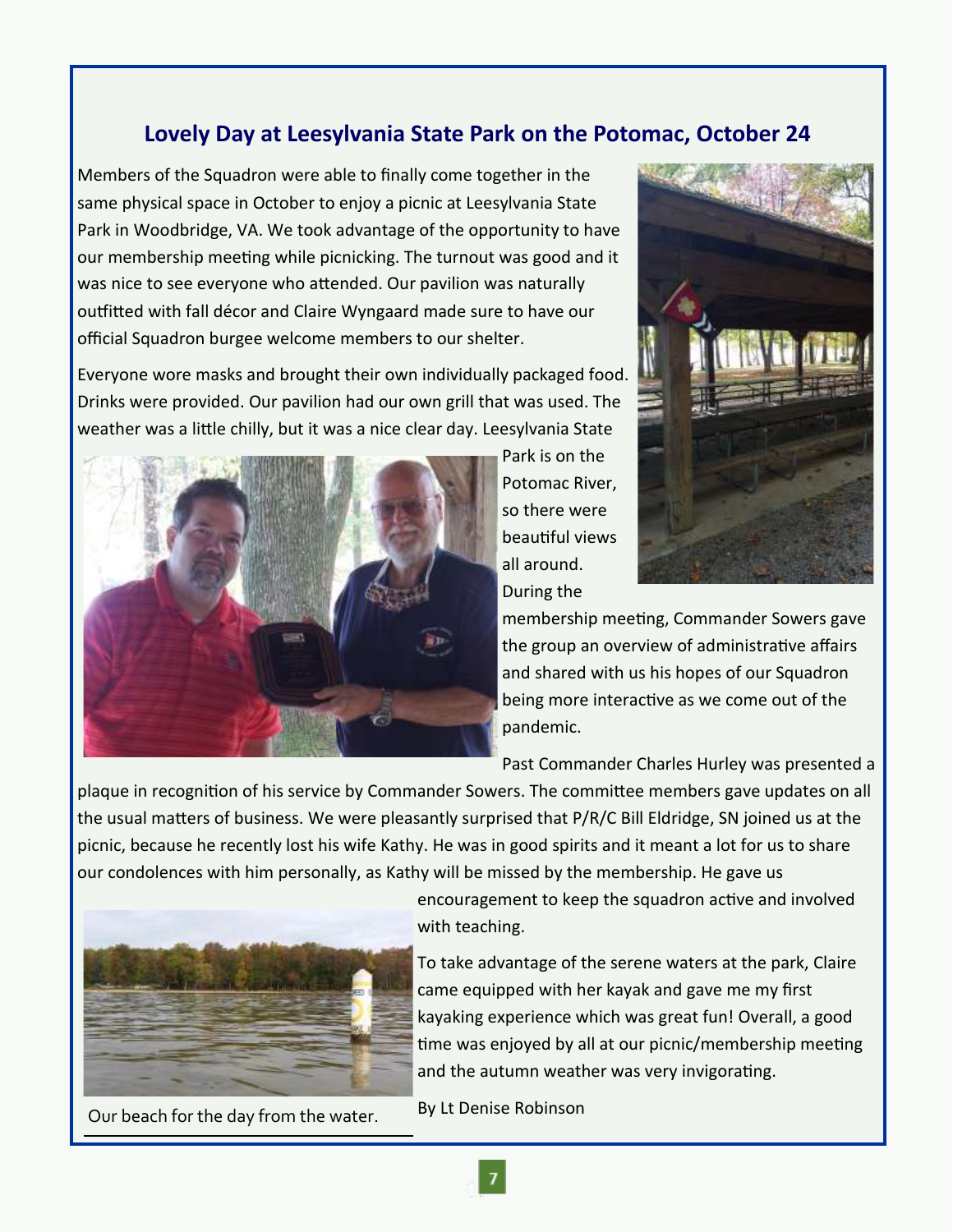#### **Fall District 5 Educational Conference – Newsletter Editor Meeting**

A Newsletter Editor meeting was part of the 2020 America's Boating Club District 5 Educational Virtual Conference.

Across the board, it seems most editors are scrambling to fill their Squadron's newsletter. Particularly during this pandemic, editors have had to be creative and think out-of-the-box when our number of events and classes we can offer have been reduced. I am glad our squadron has kept up with each scheduled issue. Several editors shared ideas they've used to keep publishing. Some of the recommendations include:

- Remind members of their Membership benefits from our national website. (We don't do this enough)
- Post a Calendar of Events (invitations, Zoom calls, etc.) as an easy reminder
- Add Nautical trivia (We want contributions from you!)
- Share information about member activities outside of boating. We are not JUST boaters after all. (again we can't make this up—they need to come from you)
- Acknowledgement of members who are essential workers (e.g., first responders). We can't thank them enough! (Tell us a story you'd like to share.)

We were invited to get ideas from other Squadrons newsletters to see what may work for our group. I learned that we are allowed to reprint pictures from the US Coast Guard Auxiliary photo library with credit. The meeting was quite informative and I'm happy Alan and I were able to attend.

By Lt Denise Robinson

To request a boating course, contact NVSPS Educational Officer Lt/C Dean Markussen, AP MMarkussen2@comcast.net, 703-751-9178

| <b>December Birthdays!</b>                                                                                    |                                       |                                                                                    |                |
|---------------------------------------------------------------------------------------------------------------|---------------------------------------|------------------------------------------------------------------------------------|----------------|
| December                                                                                                      |                                       | January                                                                            |                |
| Nancy Dando<br>Walter Lazear<br><b>Charles Hurley</b><br>Cathleen Sheffield<br>Evelyn Alls<br>Susan Gallagher | $\mathcal{D}$<br>15<br>27<br>28<br>31 | Gardenia Kross<br>Gale Alls<br>Claire Wyngaard<br>Sue Karjala<br><b>Tom Martin</b> | 13<br>17<br>22 |
|                                                                                                               |                                       |                                                                                    |                |

**America's Boating Club National site: <https://americasboatingclub.org/> Mid-Atlantic District site: <https://abc-midatlantic.org/> NVSPS—ABC Northern Virginia site: <http://nvsps.org/> Americas Boating Channel Safe Boating Education Videos: <https://americasboatingchannel.com/>**

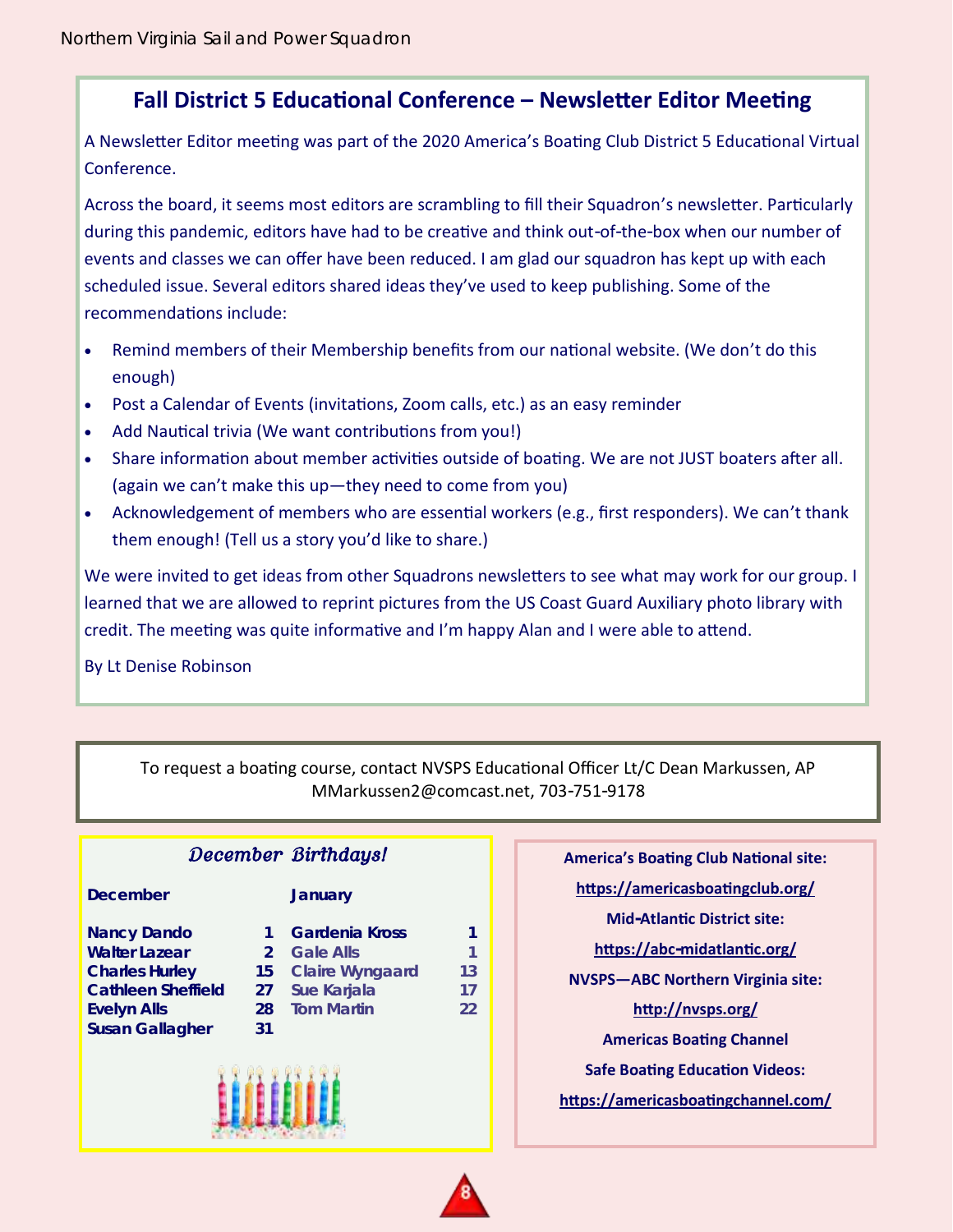## *Many thanks to our faithful crew!*

Chief Commander Mary Paige has presented merit marks to 18 of our members who contributed their time and effort to Northern Virginia Sail & Power Squadron in 2020. The members listed below kept the good ship NVSPS on course and sailing along, even through a pandemic. Thank you, one and all.

Evelyn Alls **Sue Karjala** Gale Alls **Walter Lazear** Thomas Ballew Dean Markussen Douglas Craig **Denise Robinson** Jean Durgin Cathleen Sheffield Richard Durgin Patrick Sowers Sean Gallagher Richard Unis Alan Hart Claire Wyngaard Charles Hurley **Frederick Zugay** 

Jean Durgin Merit Mark Chair



**Continued from page 1**—If you are new to Zoom and wish to practice with a person, contact an Executive Committee or visit the Zoom Help Center to watch video tutorials here [https://support.zoom.us/hc/en-us.](https://support.zoom.us/hc/en-us) Please don't hesitate to call a fellow member for help before the meeting. We will try to answer questions or practice if needed.

*Please check your Member Profile* online by going to: http://nvsps.org/mem.shtml - scroll down to your name, click on your name, follow more update links. Your record will tell you if your email address is valid. To make changes click on bottom Update link.  $\checkmark$ 



## Please help us have more fun!

The **Facebook Team** is looking for an additional member who enjoys looking for a variety of boating, interesting and fun posts to share on the Squadron Facebook page. Email or call the Editor. Find us on **F** Contact info on page 2.